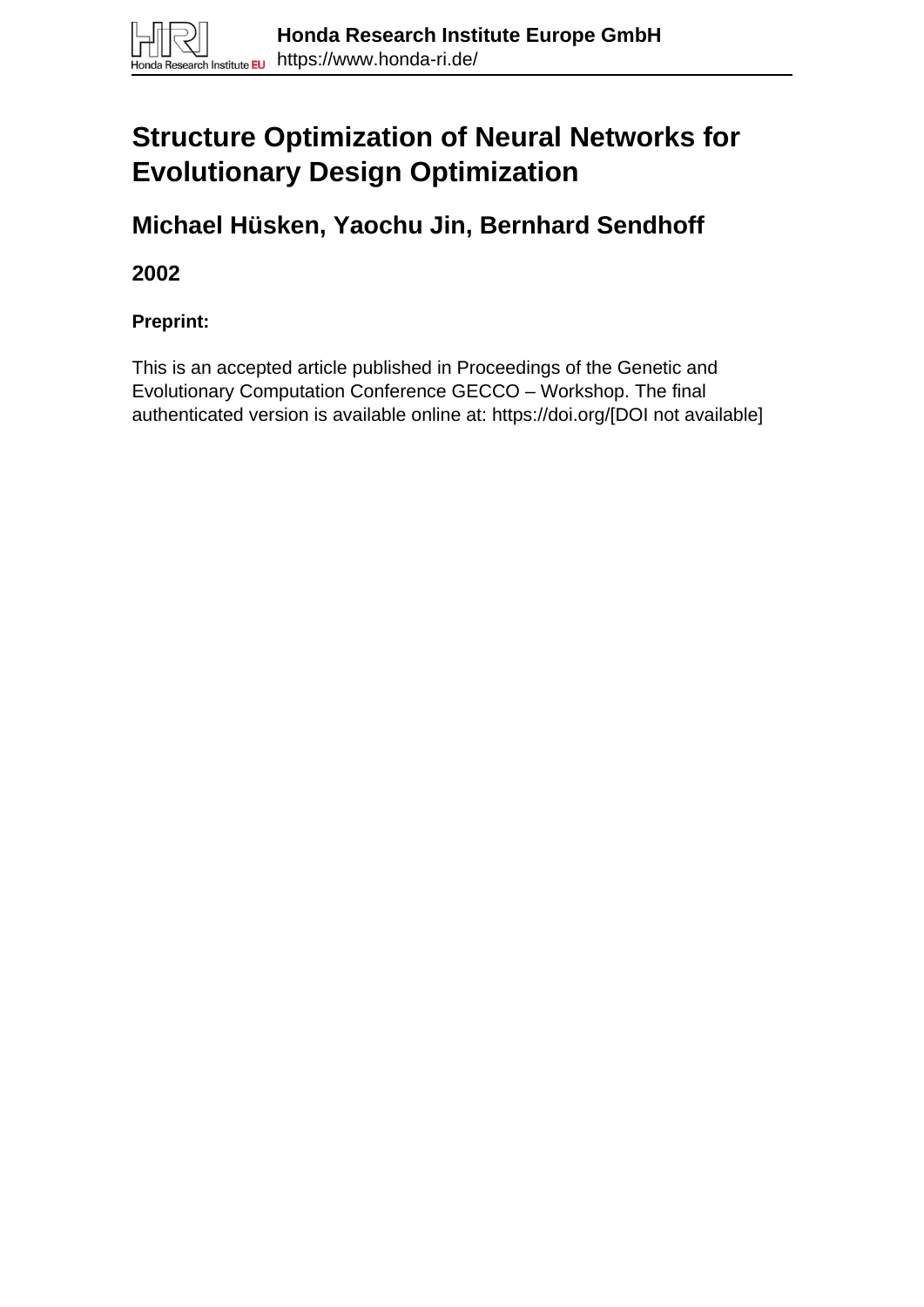## Structure Optimization of Neural Networks for Evolutionary Design Optimization

Michael Hüsken Institut für Neuroinformatik Ruhr-Universität Bochum 44780 Bochum, Germany michael.huesken@neuroinformatik.ruhr-uni-bochum.de

### Abstract

We study the use of neural networks (NN) as approximate models for fitness evaluation in evolutionary computation. To improve the quality of the NN models, structure optimization of these NNs is applied with respect to two different criteria: One is the commonly used approximation error, and the other is the ability of the NNs to learn different problems of a common class of problems. Simulation results from turbine blade optimization using the structurally optimized NN models are presented to show that the performance of the model can be improved significantly through structure optimization.

## 1 INTRODUCTION

In most applications of evolutionary computation the evaluation of the individual's fitness is the most time consuming component of the optimization. One attempt to reduce this time is to substitute the original fitness function—at least in some generations—by an approximate model with a much lower computational cost [7]. In [6], a framework for evolutionary optimization using approximate models with application to design optimization has been proposed. In this framework, the approximate model is combined with the original fitness function to control the evolutionary process, i.e. to decide to which proportion the approximate model and the original fitness function should be used to ensure the convergence of the evolutionary algorithm to a correct minimum of the original problem and to reduce the computational expense. The frequency at which the approximate model is used is determined by the estimated quality of the models. The higher the model quality is, the more often the approximate models are used instead of the original fitness function. In detail, the evolutionary process

Yaochu Jin and Bernhard Sendhoff Future Technology Research Division Honda R&D Europe 63073 Offenbach/Main, Germany yaochu.jin@de.hrdeu.com

(in the following named design evolution) is divided into succeeding control cycles consisting of a sequence of  $\beta$  generations. In the first  $\eta$  generations of each control cycle, the individuals are evaluated by means of the original fitness function, in the remaining ones by means of the approximate model. During the first  $\eta$  generations, the model output is compared with the original fitness function to adapt the value of  $\eta$ ; this procedure is denoted as evolution control [6].

Of course, the accuracy of the approximate model strongly determines the efficiency of this approach. As it is quite unlikely to find an accurate model for the whole fitness landscape, it seems to be more promising only to model the local vicinity of the actual population. Therefore, the genomes and the quality values of the individuals of the first  $\eta$  generations of the current control cycle are used to adapt the approximate model, starting from the approximate model in the last control cycle. We use feed forward neural networks (NNs) as approximate models and gradient-based learning for online adaptation of the NNs.

Since the performance of the NNs strongly depends on their architecture, we employ structure optimization of the NNs. In our context this is of particular importance, because the amount of available data is rather limited. During structure optimization, not only the conventional approximation error, but also the ability of learning have been used as criteria for the optimization.

The remainder of the paper is organized as follows. In Section 2, we introduce two approaches to structure optimization of NNs. The optimized NNs are applied as approximate models in the evolutionary design optimization of turbine blades in Section 3, where comparative studies are carried out to show the influence of the different strategies for NN structure optimization on the design optimization outcome. A brief discussion and the conclusion of the paper is provided in Section 4.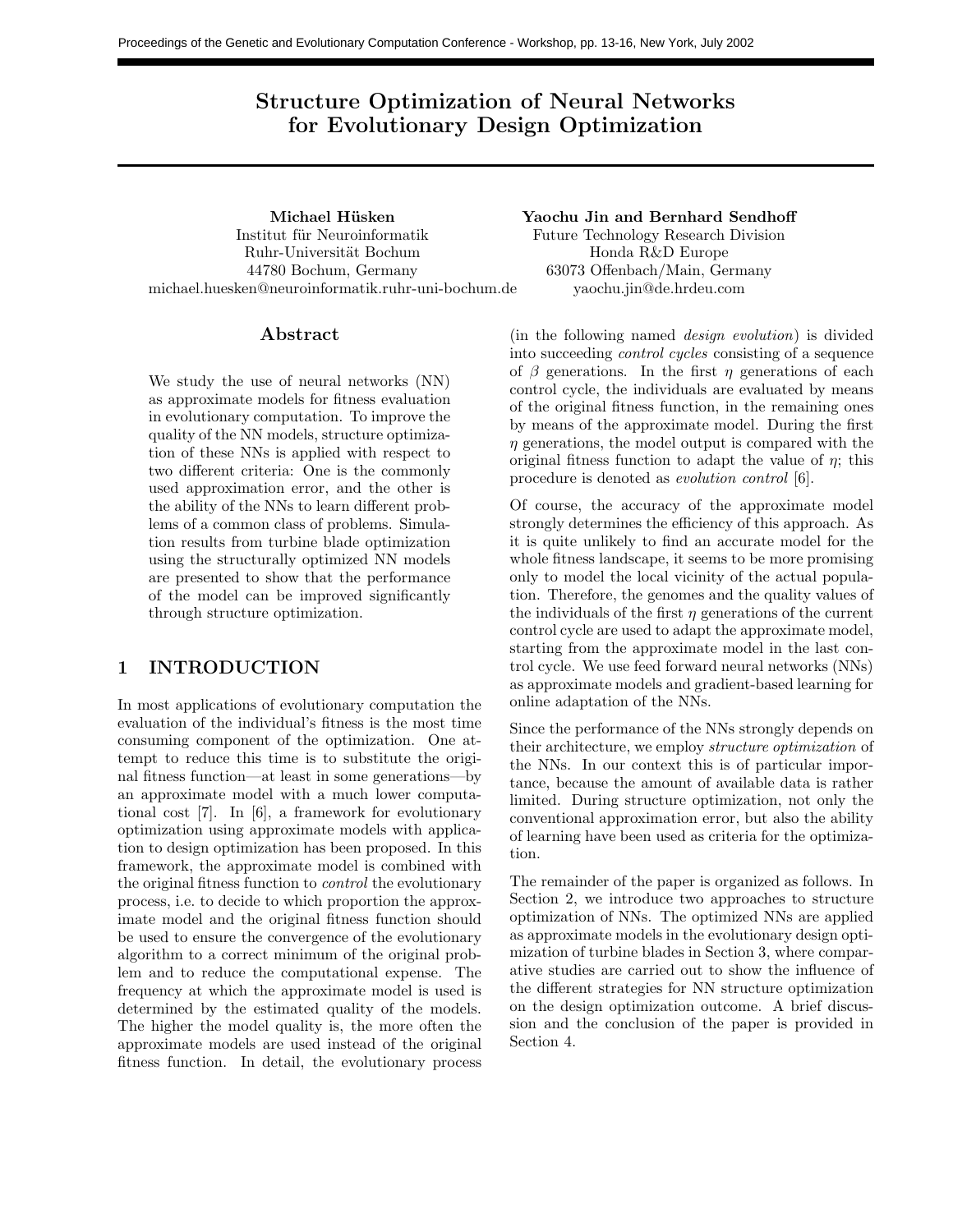## 2 STRUCTURE OPTIMIZATION OF THE APPROXIMATE MODEL

The performance of NNs does not only depend on the choice of the weights, but also strongly on the choice of the architecture (i.e., the graph describing the number of neurons and the way the neurons are connected). In particular, the task of fast learning or learning with a small amount of available data demands a suitable architecture. Evolutionary structure optimization is a beneficial approach of choosing the architecture and the weights, refer to [10] for a survey.

In principle, it is possible to nest the structure optimization of the approximate model into the design optimization. However, we perform the structure optimization offline (i.e., prior to the design optimization) and only conduct the adaptation of the weights of the optimized NNs online in every single control cycle.

#### 2.1 STRUCTURE OPTIMIZATION FOR NEURAL NETWORKS

A typical structure optimization algorithm, which is also employed in our investigations, can be outlined as follows: Each individual codes for the architecture and the weights of one NN by means of a direct encoding scheme (i.e., every connection and the value of every weight of the NN is encoded in the individual's genome). The mutation operators are chosen with respect to the characteristics of NNs: We employ the insertion and deletion of single connections and neurons, respectively, as well as normal distributed perturbations of all weights. After mutation, a period of gradient-based learning using  $iRprop<sup>+</sup>$  [5], an improved version of the efficient Rprop-algorithm [9], is introduced for an efficient fine tuning of the weights with respect to the mean squared error of the NN, calculated on a certain data set. After learning the modified weights are coded back into the individual's genome following the Lamarckian paradigm. Finally, we use EP-tournament-selection based on fitness values representing the error of the individuals on the problem at hand.

The standard optimization task is to structure a NN such that it represents the input-output mapping induced by a given set of data with a minimum error, including the ability to generalize towards other data stemming from the same process. As such kind of optimization tries to find one architecture and weight configuration suitable for all available data, the optimization would aim at an approximate model for the whole fitness landscape of the design evolution.

#### 2.2 OPTIMIZATION FOR PROBLEM CLASSES

As stated in Section 1, we aim at optimizing a NN that allows for an accurate online adaptation of the approximate model, only based on the data collected during the first  $\eta$  generations of the current control cycle. The task of adapting the approximate model to the data from one particular control cycle is denoted as one particular problem. We assume that the problems in both, different control cycles and different evolutionary design optimization trials for the same design optimization task, are not completely different, but share some common aspects; they establish a class of problems. The architecture of the NN has to carry the information about the problem class and serves as some kind of regularization during learning. In [3], the authors investigated different structure optimization approaches in order to integrate common aspects of the problem class in the NN's structure such that the NN is well prepared for learning the different particular problems. We extend and apply these methods to the domain of approximate modelling.

The structure optimization is conducted based on data collected in  $\nu$  control cycles of design evolution without approximate modelling or at least without a structure optimized approximate model. In comparison to the basic outline given in Section 2.1, the structure optimization targeting the learning ability slightly differs with respect to the learning phase and the fitness evaluation of the NN. Instead of learning with all data from all  $\nu$  control cycles, every single control cycle is taken into account separately. For every control cycle learning is conducted for  $\tau$  iterations using data collected in the first  $\eta$  generations of the cycle. The mean squared error of the trained NN is determined based on the remaining generations of the control cycle. The NN's fitness is given by the average mean squared error in the  $\nu$  control cycles. In the first control cycle, learning starts from the genetically coded weight state, in the remaining cycles from the learning outcome in the previous control cycle.

This kind of structure evolution is supported by means of averaged Lamarckian inheritance. As learning deals with a number of different problems, some kind of average weights  $w$  have to be coded back [4]. Since these weights are the starting configuration in the first control cycle, the influence of the learned weights  $w_i$ should decline with increasing control cycle i. Note, that i indexes the number of control cycles, thus the history of learning of the network.

$$
w = \frac{1 - \gamma}{1 - \gamma^{\nu}} \sum_{i=1}^{\nu} \gamma^{i-1} w_i \quad ; \quad 0 < \gamma < 1 \quad . \tag{1}
$$

## 3 APPLICATION AND RESULTS

In this section, we apply the approximate modelling to the domain of aerodynamic design optimization, in particular the optimization of transonic gas turbine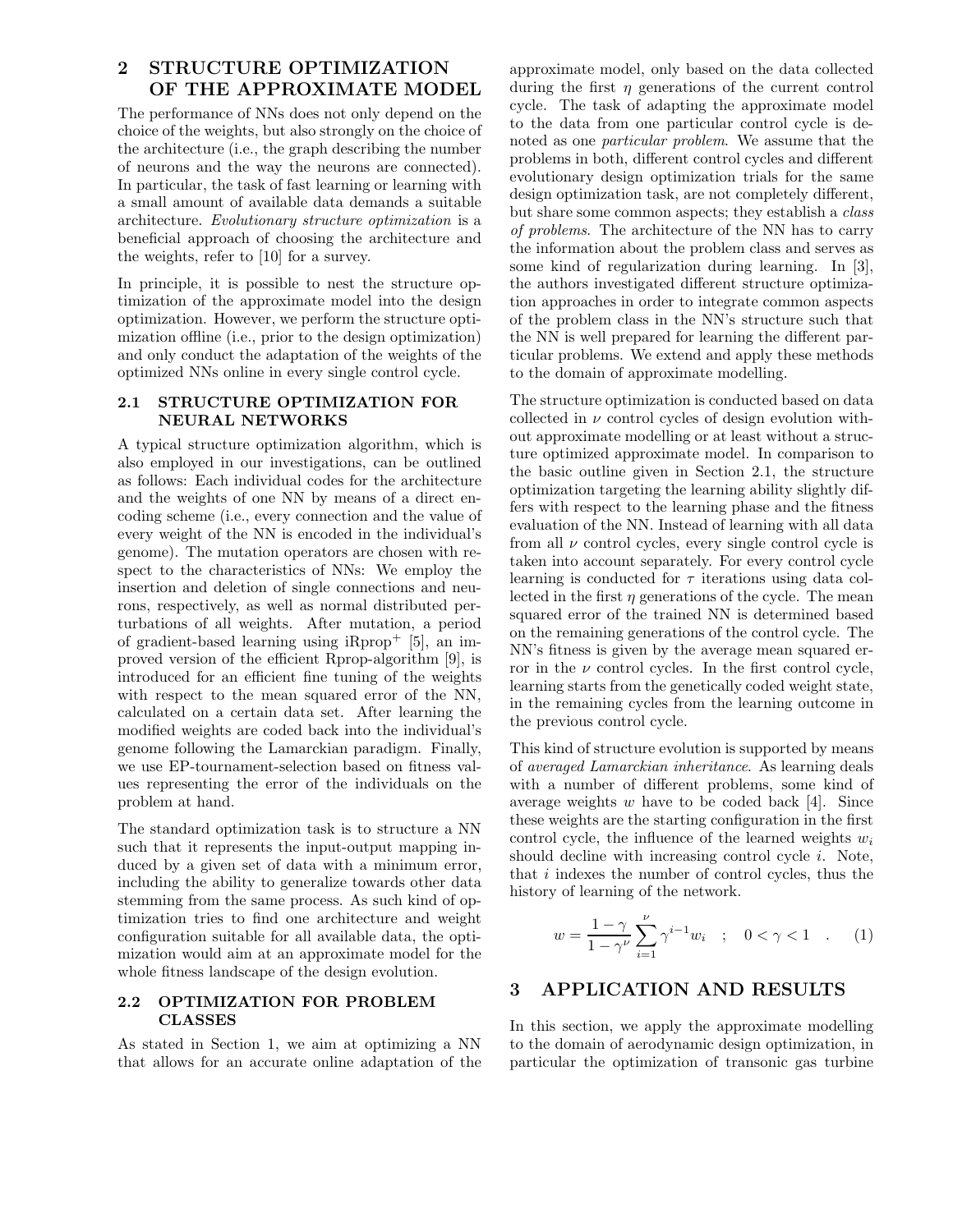blades. The performance of each blade is evaluated based on computational fluid dynamics (CFD) simulations. Navier-Stokes equations with the  $(k - \epsilon)$  turbulence model are used for the two-dimensional CFH adements simulation [1].

Evolutionary algorithms have proven *PSfrag replacements* promising for the optimization of these complex shapes [8]. However, thousands of performance evaluations are usually needed before a satisfactory solution can be obtained. Unfortunately, CFD simulations are placements the same more very selected points of the spline and time-consuming. To cope with this difficulty, computationally efficient approximate models can be used to substitute for the CFD simulations.

#### 3.1 EXPERIMENTAL SETTINGS

In this work, a  $(\mu, \lambda)$  evolution strategy with covariance matrix adaptation [2] is employed to minimize the normalized pressure loss  $\Omega$  and the deviation of the outflow angle  $\alpha$  at the trailing edge of a turbine blade from a desired angle of  $\alpha_0 = 69.7^{\circ}$ . The fitness function of the evolution strategy is given by

$$
f = 10 |\alpha - \alpha_0| + 1000 \Omega + P \quad , \tag{2}
$$

where  $P$  is a penalty term from mechanical constraints. The weighting factors for the pressure loss and for the deviation of the outflow angle are chosen such that the influence of the two addends is balanced. If the mechanical requirements, for example the minimal thickness of the blade, are not met, a very large penalty term is added to the fitness. Recall that we try to minimize the fitness in this application.

The sizes of parent and offspring populations are  $\mu_{\text{out}}^{-2}$   $_{\text{out}}^{70.1}$ <sup>o</sup> and  $\lambda = 11$ , respectively. Since the length of a control cycle is  $\beta = 6$  generations, a maximum amount of  $\lambda (\beta - 1) = 55$  data points is available in each control cycle for learning. One feed forward NN is utilized for the approximation of each of the two performance indices  $\Omega$  and  $\alpha$ . We consider a two-dimensional optimization and the shape of the blade is represented with non-uniform rational B-splines with 26 control points. Therefore, there are 52 inputs to the NN models, describing the shape of the blade.

#### 3.2 OPTIMIZATION RESULTS WITH NEURAL NETWORKS

Three types of approximate NN models are used in the design evolution and compared with respect to their ability to increase the performance of the design optimization. The models of the first type  $(A P x N^{(1)})$ use a fully connected architecture and the weights are initialized by means of offline learning, using a number of given training data collected in a comparable blade optimization trial (e.g., different initialization

Table 1: Best results achieved with the different types of approximate models

| $\alpha$            | omonto           |       |
|---------------------|------------------|-------|
| <b>TIOO</b><br>-19- | 100 <sub>0</sub> | 59    |
| $69.70^{\circ}$ 0.0 | 0.0542           | 54.20 |
|                     |                  | 57.38 |

same fitness function). The second type of NN mod $e$ ls  $($ APX $N^{(2)}$  $)$  are obtained using evolutionary structure optimization, as discussed in Section 2.1, i.e., the  $\frac{12600 \text{ e}}{12000}$  optimization, as discussed in section 2.1, i.e., the  $\frac{1}{8000}$  accuracy of all data points  $\frac{1}{8000}$  extends during the first seven control cycles of a different evolutionary run. The third type of models  $_{10}$   $_{00}$   $_{00}$ <sup>(3)</sup>) result from using structure optimization with respect to its learning ability for  $\nu = 7$  different problems stemming from  $_{6}$  $\frac{1}{2}$  first control cycles of a different design optimization trial; we use the value  $\omega_0 = 0.5$  in the averaged  $_{69.5}$ <sup>0</sup> marckian inheritance (1). For all types of models, after  $\eta$  generations of each control cycle in the design 69. applimization online adaptation of the weights is performed for  $\tau = 50$  iRprop<sup>+</sup><sub>0.08</sub> parations. 0.03<br>, di<br>6.06<br>0.03<br>0.03





Figure 1: Results of the blade optimization using three different types of approximate neural network models